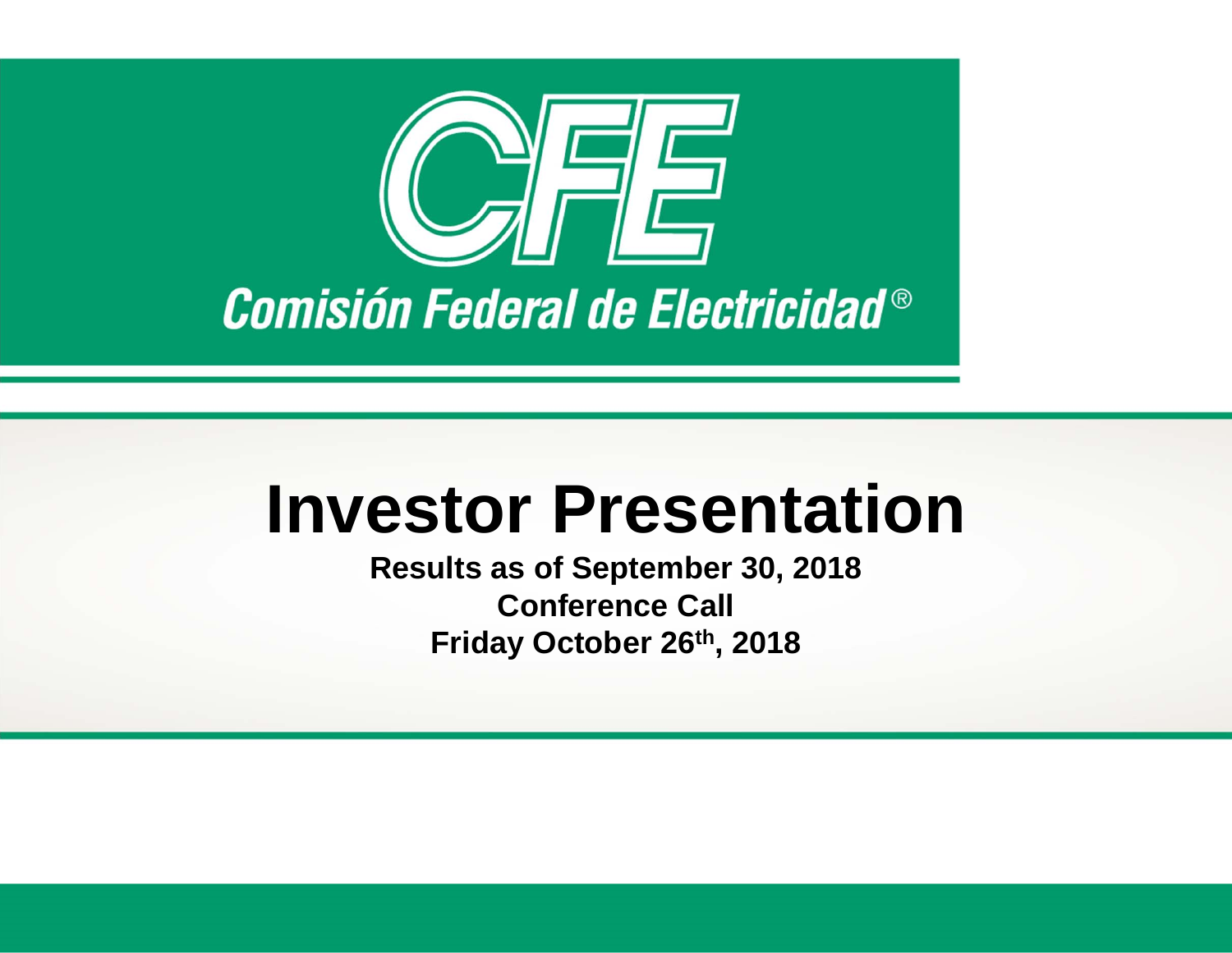

# **Disclaimer**

The information contained in this presentation (the "information") has been prepared by Comisión Federal de Electricidad ("CFE" or "the company") and may contain forward-looking statements on the future performance of the company, economic, general industry information that reflect CFE's expectations and/or projections. These expectations and/or projections can also be made in oral or written form during this presentation, in the ensuing questions and answers session, during individual discussions, in press releases and statements to the media, and in other kinds of written or recorded materials, as well as in oral statements made by our officers, directors or employees to third parties. These expectations and/or projections may differ substantially from future events.

Furthermore, CFE and its officers, directors and employees bear no responsibility or obligation whatsoever regarding the veracity, accuracy or deviation of the information set forth in this presentation versus other information provided, published, or otherwise made available by the company, its officers, directors, and employees, or from any other source, to the general public or to an individual party.

The information hereby presented is provided with informative purposes solely, must not be considered part of <sup>a</sup> binding obligation for CFE to conduct any present, future, or potential transaction of any form or kind, and shall not be deemed as any sort of investment, partnership, association, securities purchase, legal, accounting, financial or economic recommendation whatsoever.

No independent third party has revised or provided an opinion on the historical data, value, or performance of the company offered in this presentation. All information speaks only as of its relevant dates, and CFE undertakes no obligation to update or revise any of it, whether as <sup>a</sup> result of new information, present, potential, or future events, or otherwise.

For more relevant information on CFE, the company encourages the access of the Internet sites of Bolsa Mexicana de Valores, S. A. B. de C. V. (www.bmv.com.mx) and Comisión Nacional Bancaria y de Valores (www.cnbv.gob.mx), as well as its own site at www.cfe.mx

This presentation is not an offer to sell any securities and is not soliciting an offer to buy any securities.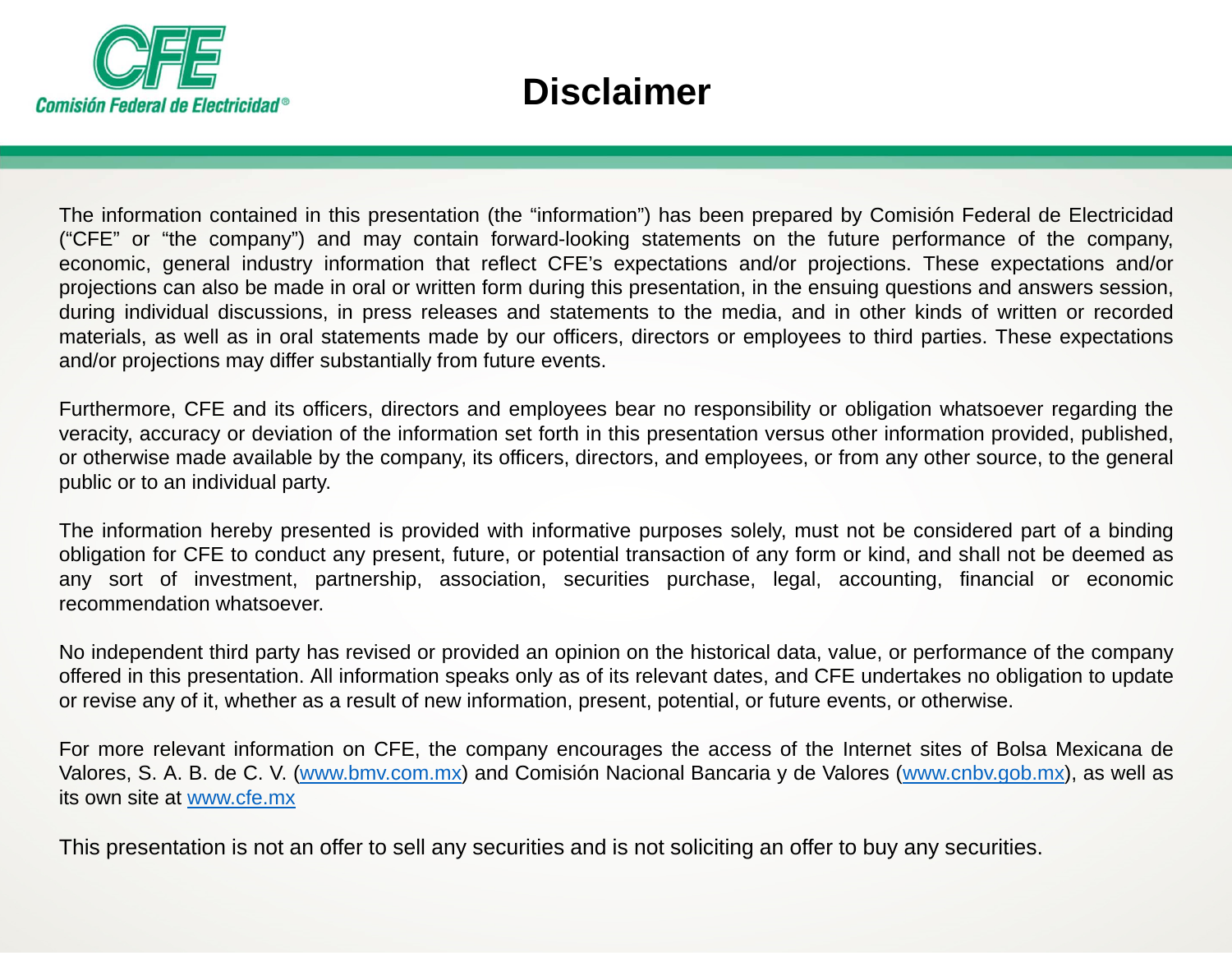

# **CFE Key Highlights in 3Q 2018**

**3Q 2018 Gross Margin was 14.8 billion pesos.** 

**Net Income in 3Q 2018 was 2.1 billion pesos.**

#### **Equity reached 580 billion pesos.**

**We have increased our customers base to 43.1 million from 42.2 million accounts in December 2017, reaching 98.7% of the Mexican population.** 

**In 3Q 2018, average price for kWh was \$1.8330 MXN, a 15% increase from the \$1.593 MXN per kWh in 3Q 2017.**





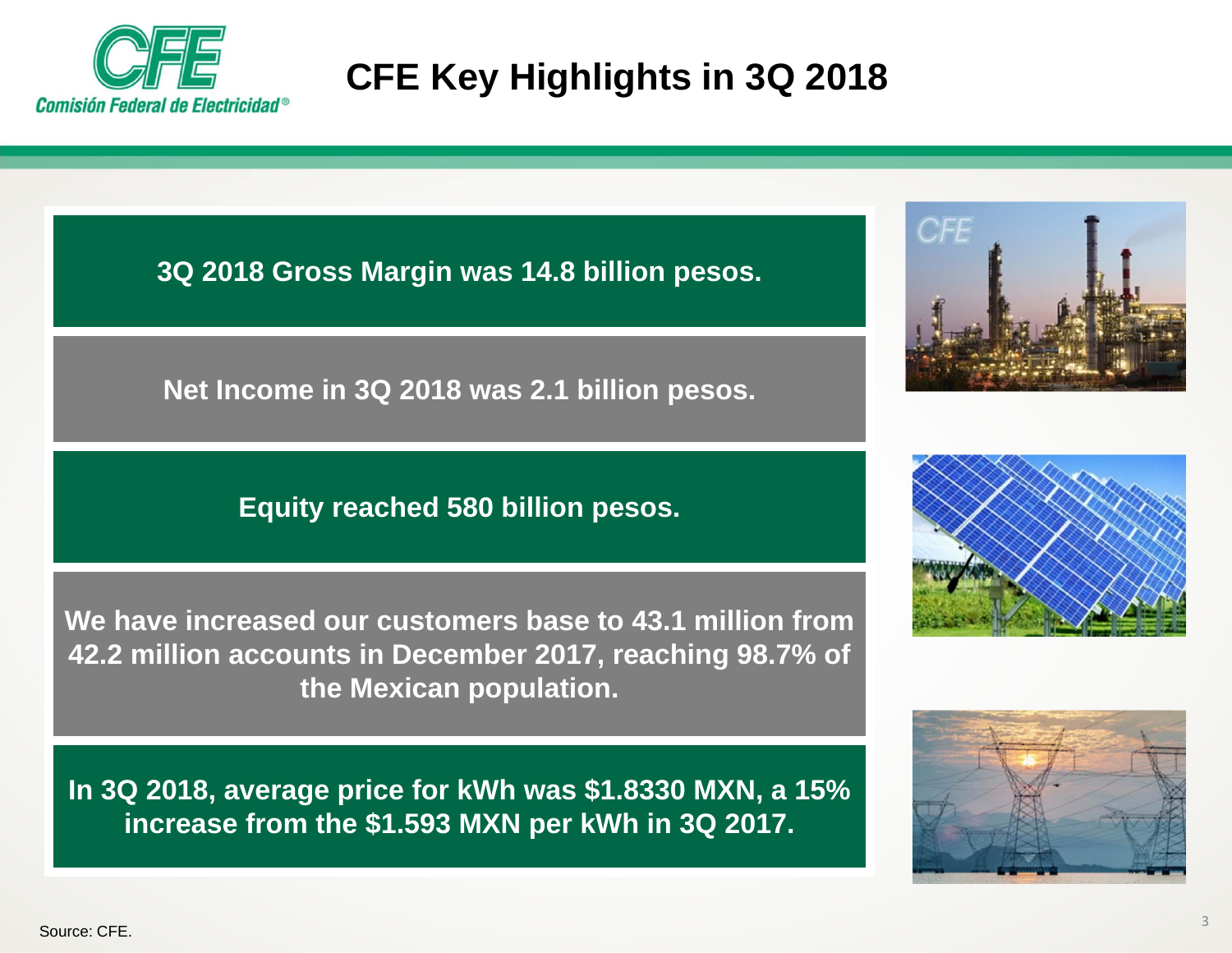

# **CFE at a glance in 3Q 2018**



CFE generates 80.6%(2) of the electricity in Mexico and provides power to 98.7% of the population.

#### **Growth 3Q 2018 vs. 3Q 2017**

**Total Electricity Generated: +5.5% Customer Accounts: +2.9% Sale of fuels to third parties: +MXN 10.5 billion Subsidy: +5%**

(1) Total Electricity generated by CFE from January to September 2018. Includes Independent Power Producers (IPPs).

(2) Includes Independent Power Producers (IPPs)

Source: CFE and CFE Transmisión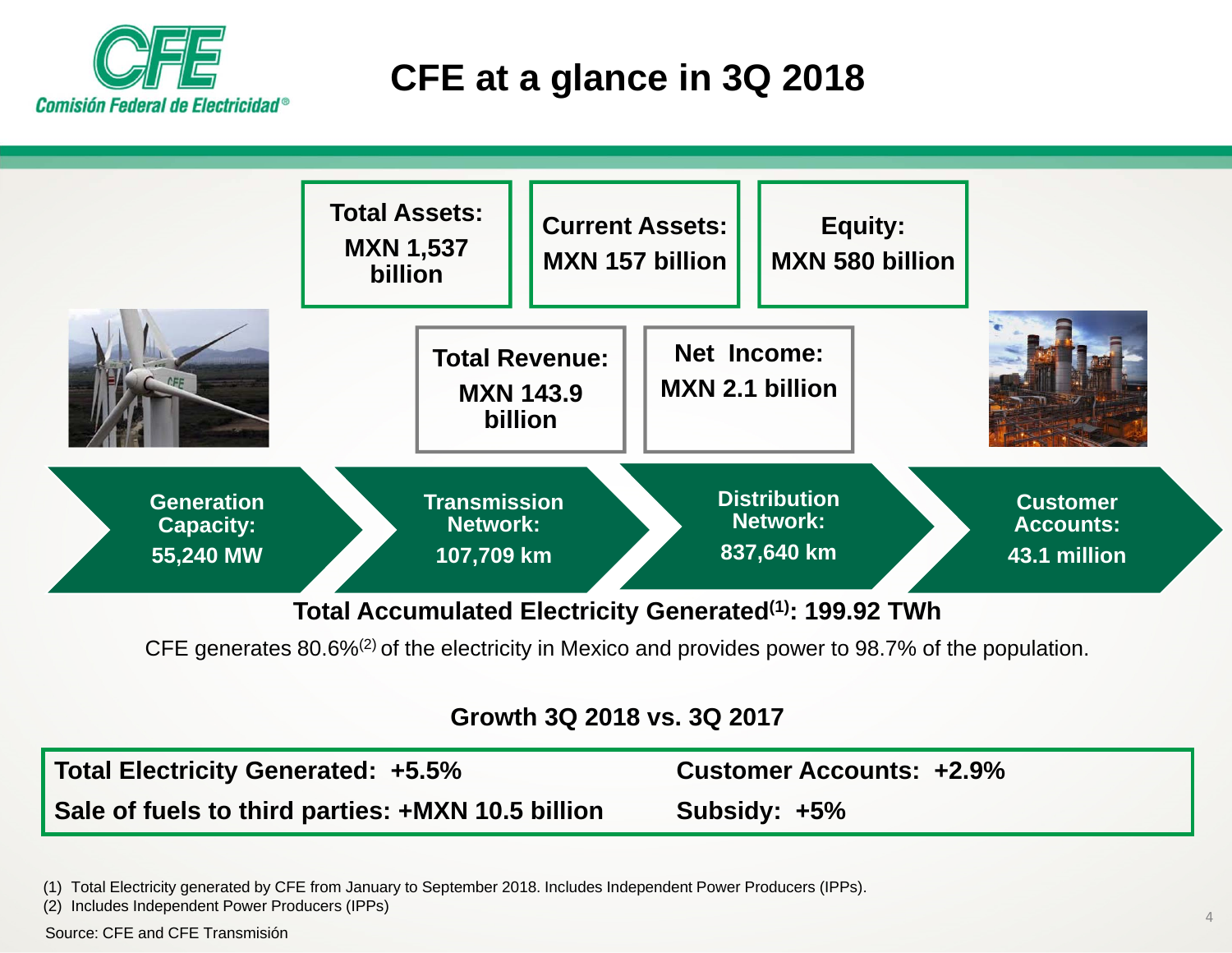

## **Growing Customer Base**

#### **Customer Accounts(millions)**

As of September 30, our customers base is of 43.1 million accounts, an increase of 900,000 accounts from 4Q2017.

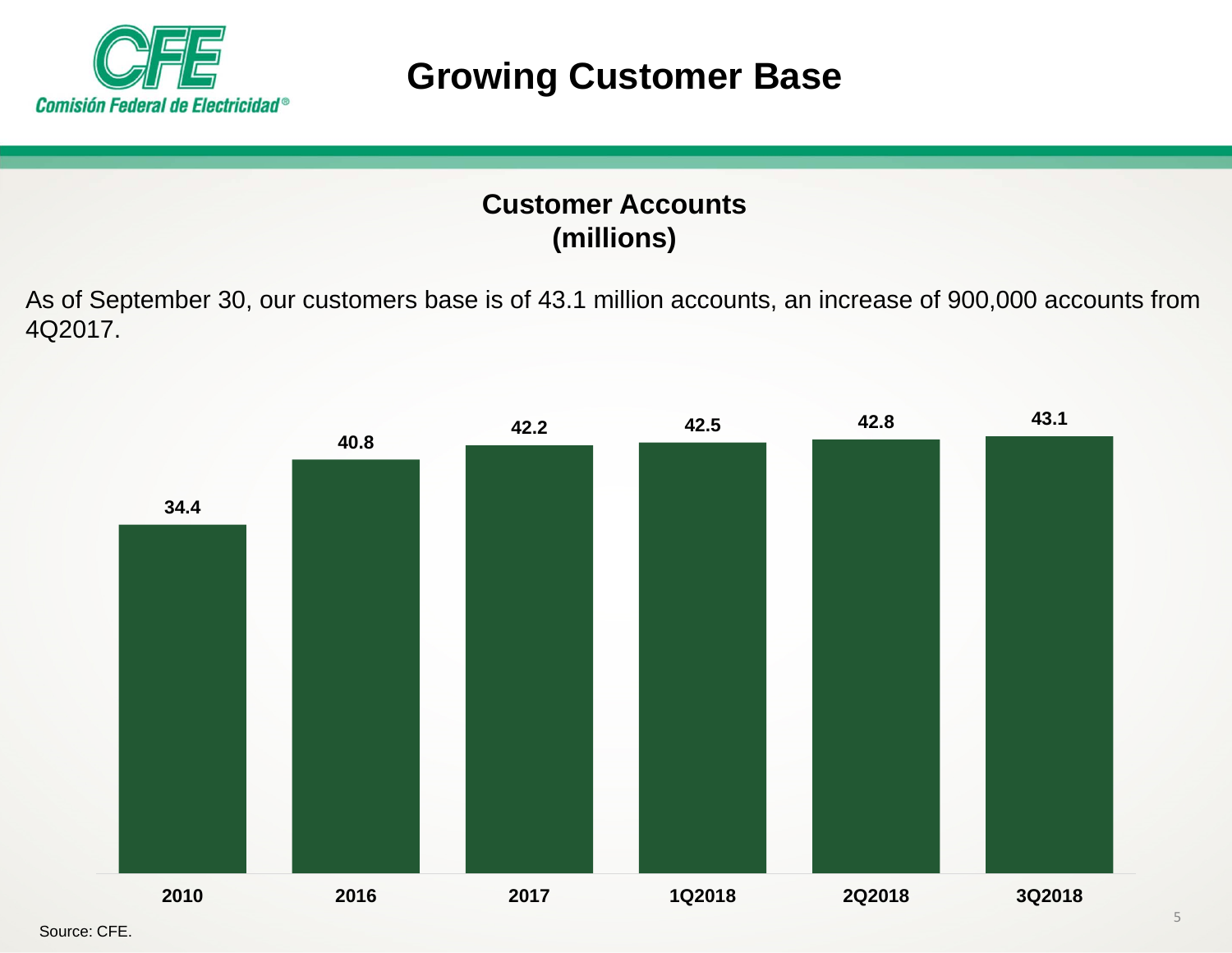

# **Installed Capacity over the years**

#### **Installed Capacity (MW)**

During 3Q2018, our installed capacity remained at 55,240 MW, after the shutdown of 4 obsolete units at the Cerro Prieto power plant in 1Q18.

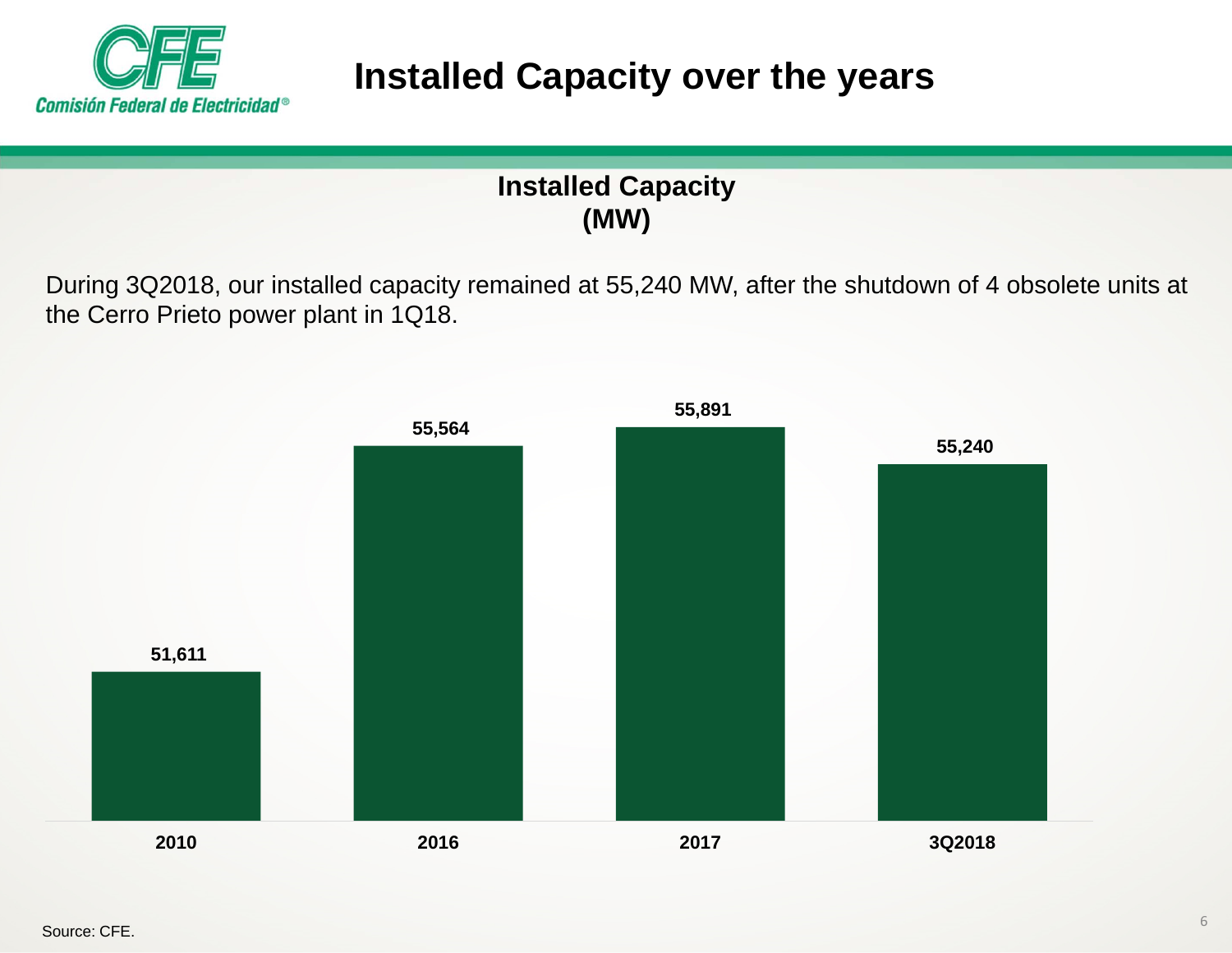

**CFE's Transition Towards Cleaner Generation of Electricity**

From 2012 to 2018, electricity generated with clean technologies increased by 13%, reaching 19.9% of our total generation in 3Q 2018.



Total Clean Generation includes hydroelectric, nuclear, geothermal, wind, and photovoltaic generation. \*Independent Power Producers

Source: CFE.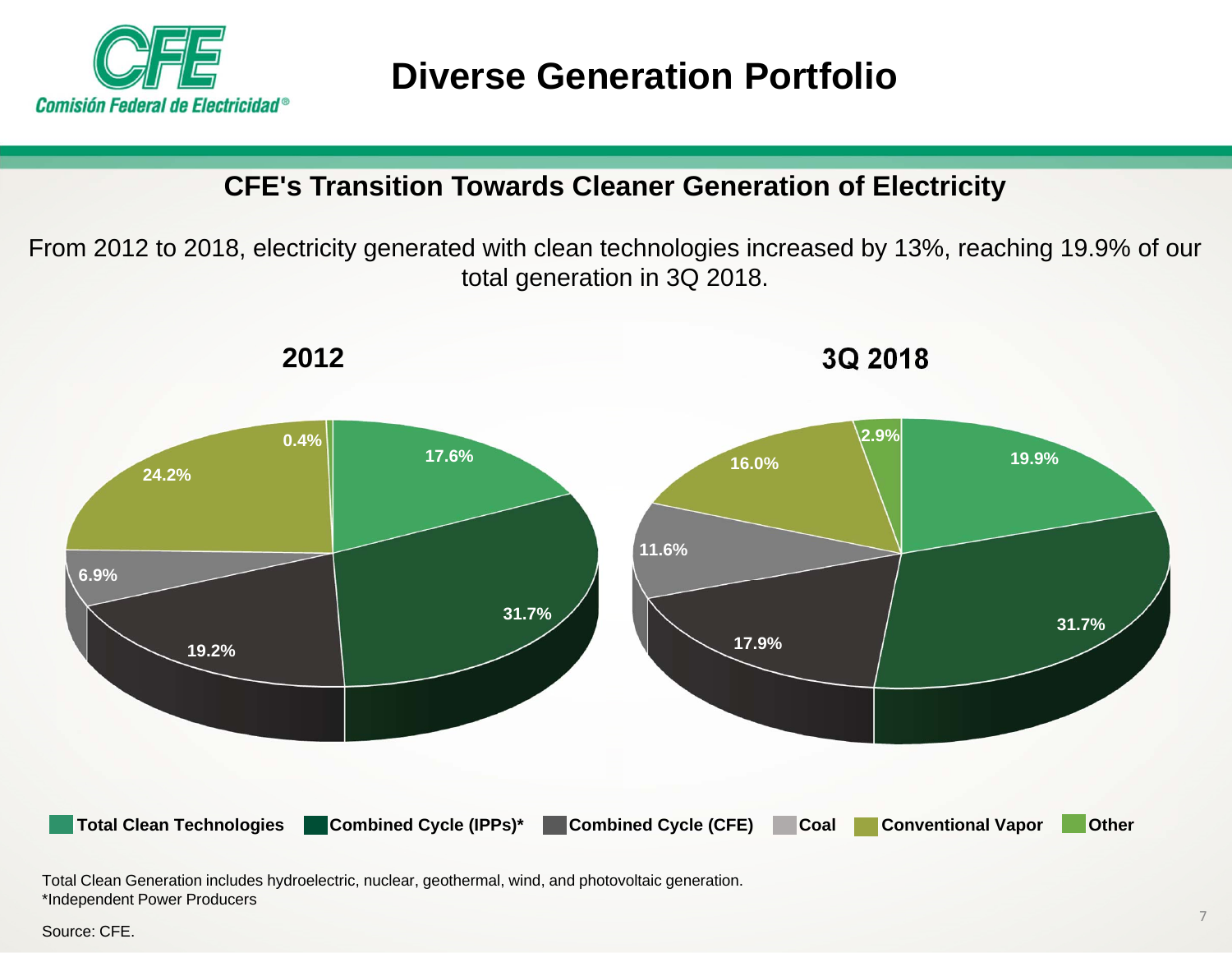

#### **Transmission Line Auctions**

#### CFE: Oaxaca High Voltage Direct Current (HVDC) line of 610km and 3,000MW capacity

To date, seven Q&A sessions have taken place, during which potential participants asked over 2,600 questions regarding technical, economic and legal issues. Due to the amount of questions received during the bidding process, an eighth Q&A session might take place. Transparencia Mexicana (anti-corruption NGO) has participated in the process as <sup>a</sup> Social Witness. CFE expects to receive bidding offers on November 20<sup>th</sup> and the signing of the contract is scheduled for January 11th 2019.

#### SENER\*: Baja California and National Grid Interconnection HVDC line of 700km and **1,500MW capacity**

Registration of pre-qualified participants ended on August 3rd. SENER expects to receive bidding offers in February 2019, and the signing of the contract is scheduled for March 2019. CFE decided not to participate in this bidding process.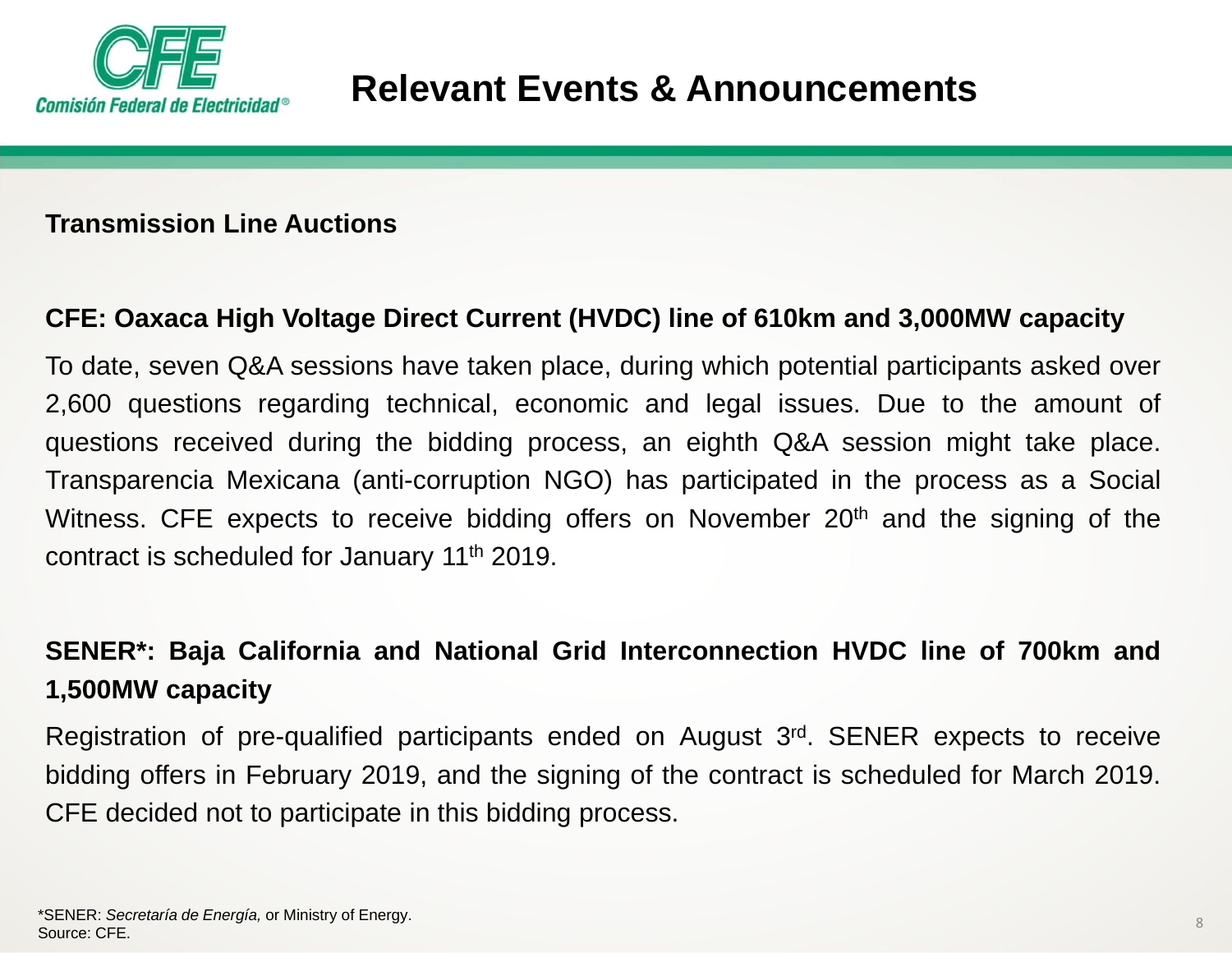

#### **Fourth Long-Term Auction**

**Products: Capacity, Electricity & Clean Energy Certificates**

- $\bullet$ On March 28<sup>th</sup>, the Fourth Long-Term Auction was announced by the Ministry of Energy (SENER) and the Energy Regulatory Commission (CRE).
- $\bullet$ On June 1<sup>st</sup>, CFE Suministrador de Servicios Básicos delivered its purchase offer to CENACE, which included both price and quantity for each product and regional grid (National Interconnected System, Baja California Interconnected System and Baja California Sur Interconnected System).
- The offers are currently being evaluated by the CRE.
- $\bullet$  Winning bidders will be announced on November 14, and contracts shall be signed by February 28, 2019.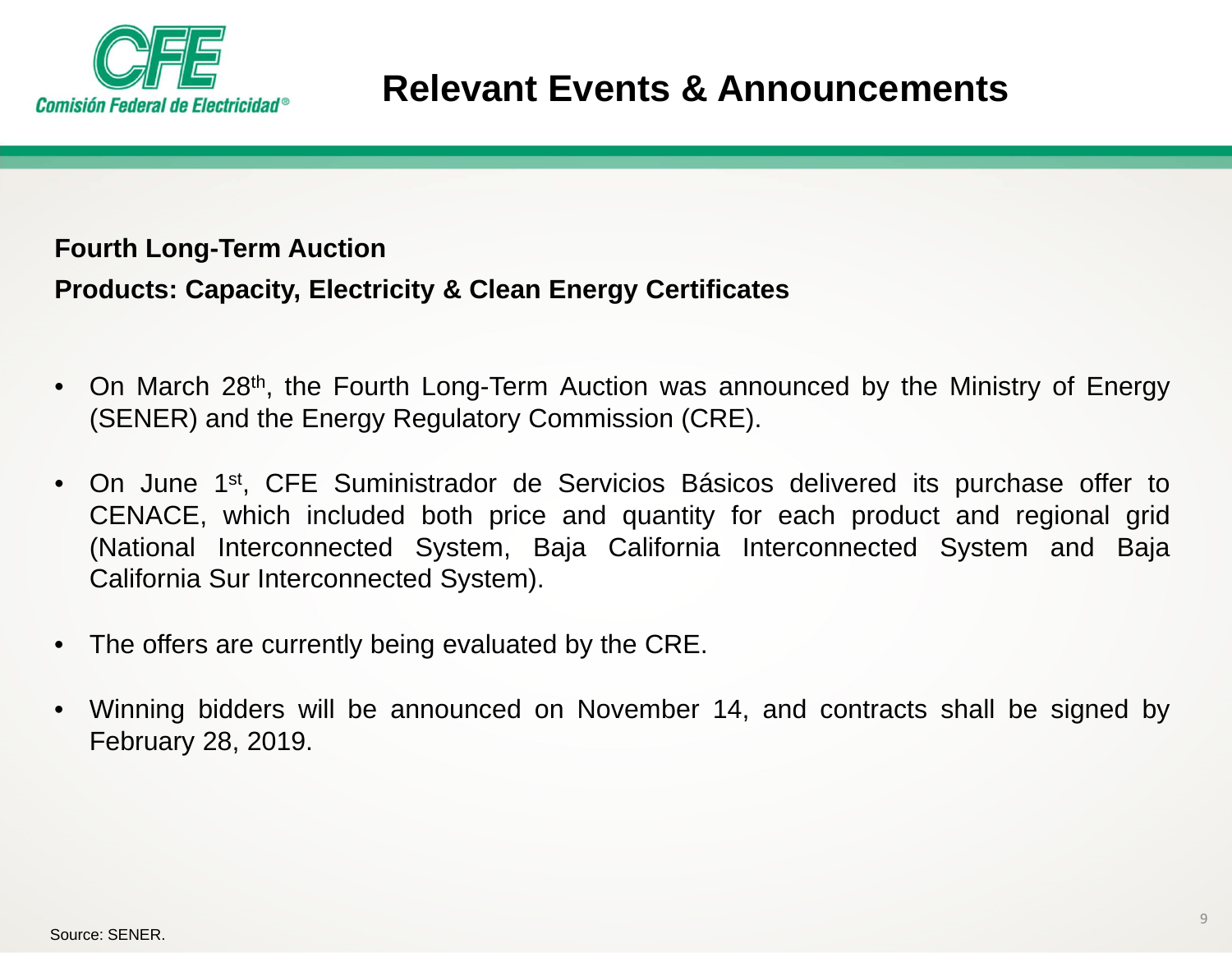

# **2018-2022 Business Plan on Track**



#### **CFE's Business Plan, defines this year as part of a consolidation stage for the transformation of the company.**

The key steps for 2018 and their progress as of September 30 are as follows:

- Continue monitoring the development of gas pipelines to secure their prompt start of operation. CFE has transportation capacity agreements with 25 new gas pipelines, 16 of which are already operating.
- Use of alternative financing schemes, such as Fibra E, for essential investments and to support the company's financial sustainability.
- $\triangleright$  Keep developing a robust capital budgeting process amongst CFE's Subsidiaries, Affiliates and Business Units.
- Coordinate with the Ministry of Energy (SENER) and the Ministry of Finance (SHCP) to match capital availability with instructed infrastructure investments, as established in PRODESEN.

The Business Plan considers 327 billion pesos for investments between 2018 and 2022. Of the 43.5 billion pesos for 2018, 25.4 billion have been allocated as of September 30.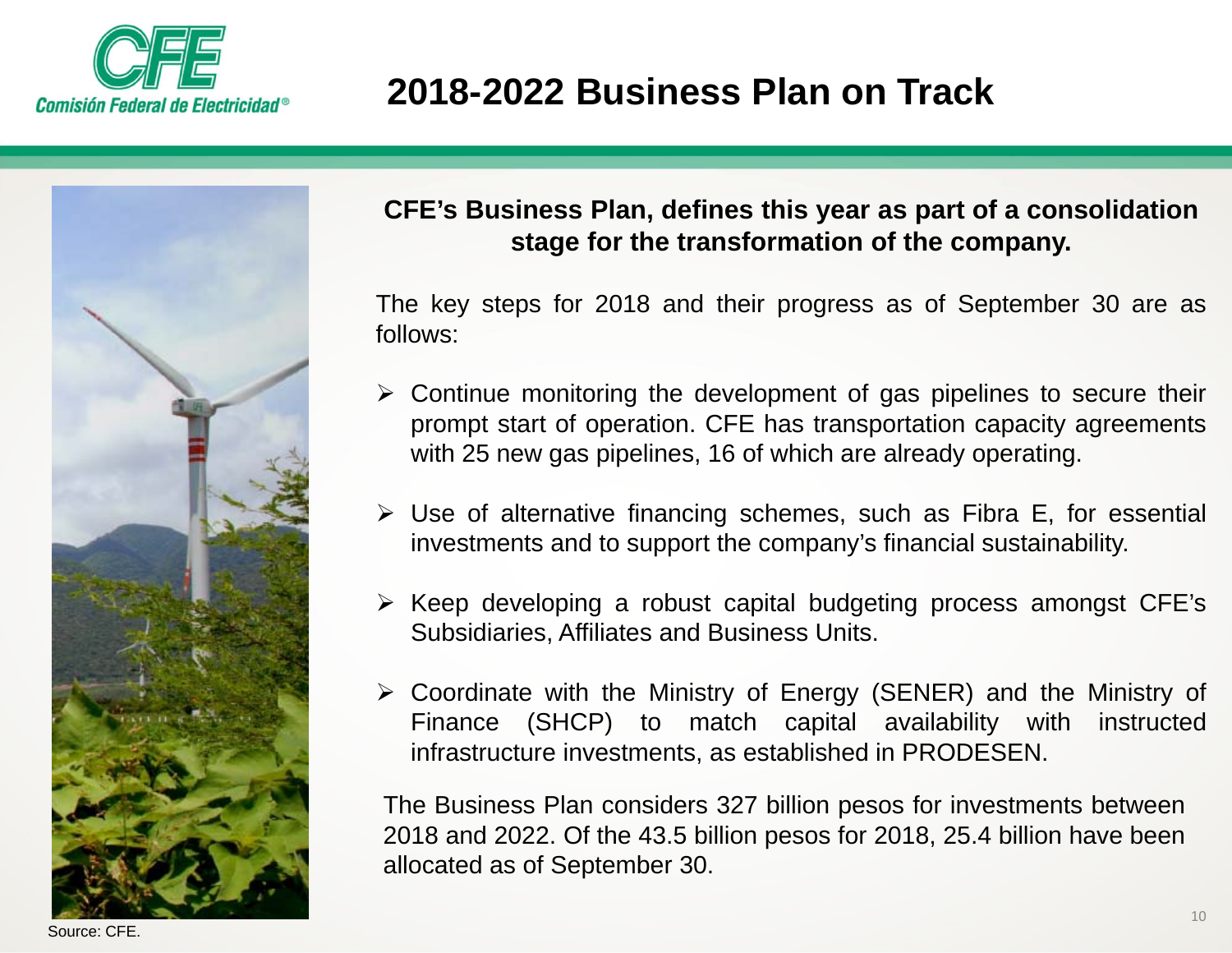

# **Financial Highlights**



**Electricity Sales Volume (GWh) and Average Prices (MXN\$/kWh)**



**Total Revenues (MXN\$Billion)**

**Gross Margin (MXN\$Billion)**



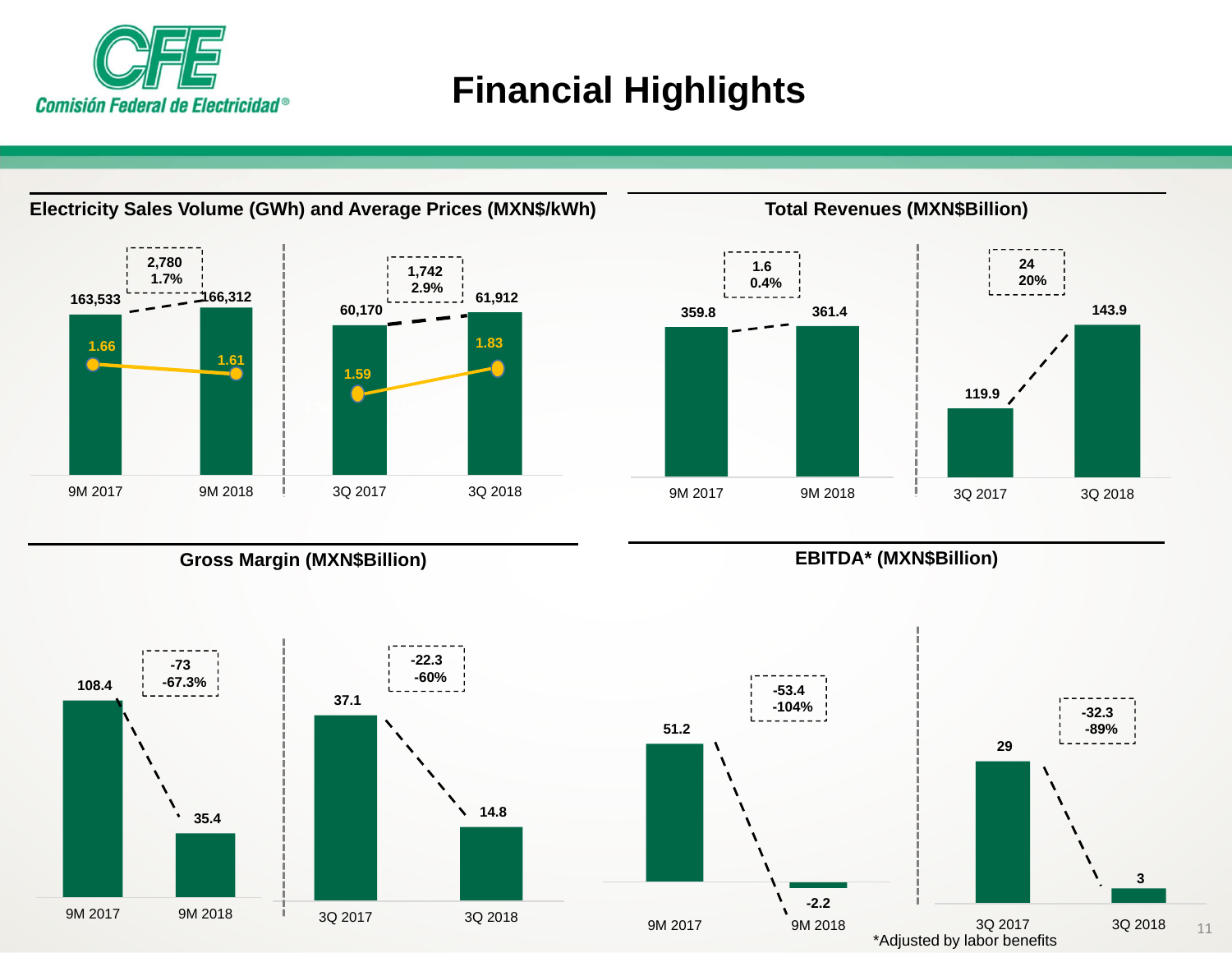

### **Debt Overview\***



Source: CFE.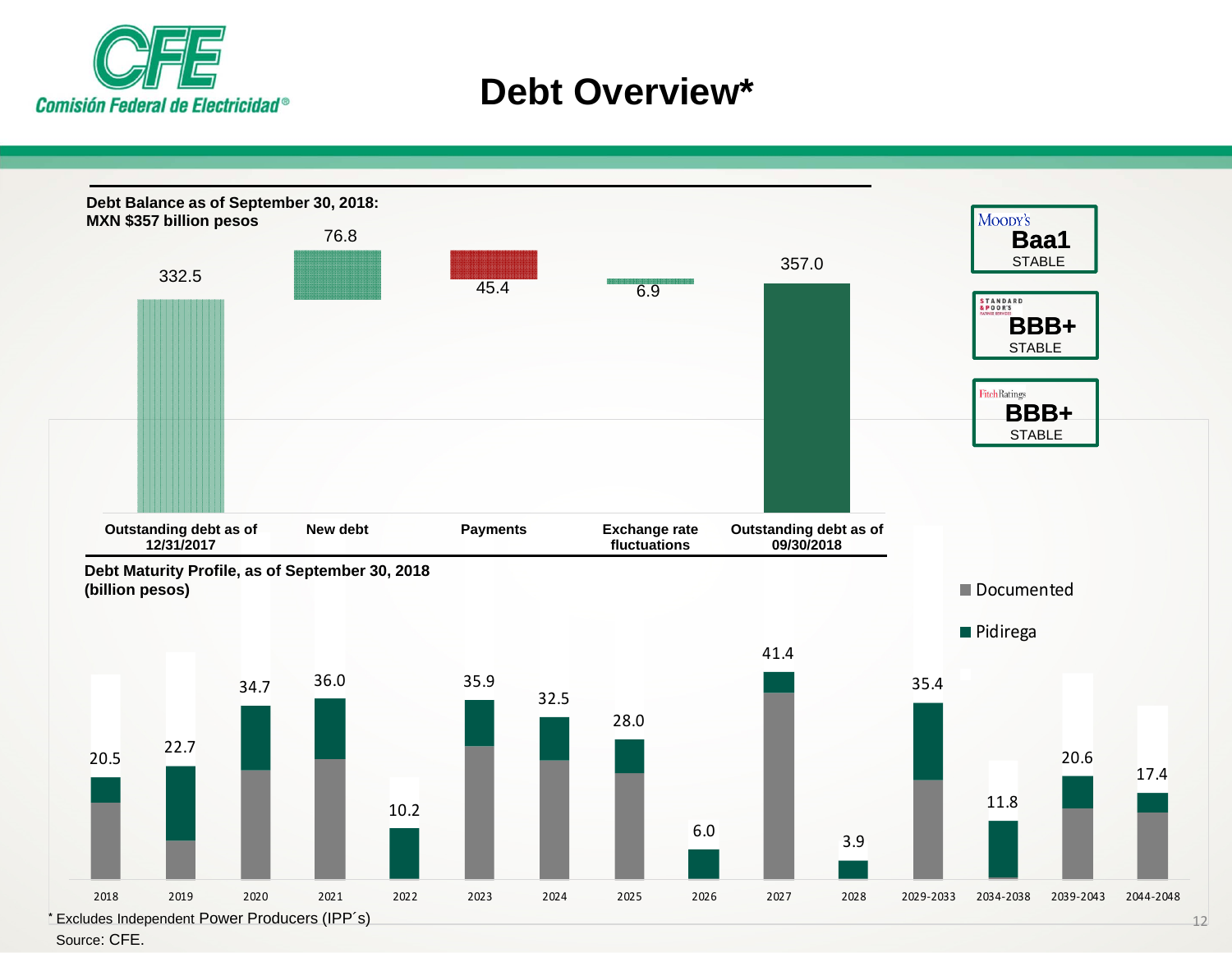

# **Disciplined Financial Risk Management**



Source: CFE. \*After hedging, 98.9% of the outstanding debt in foregin currency is denominated in US dollars.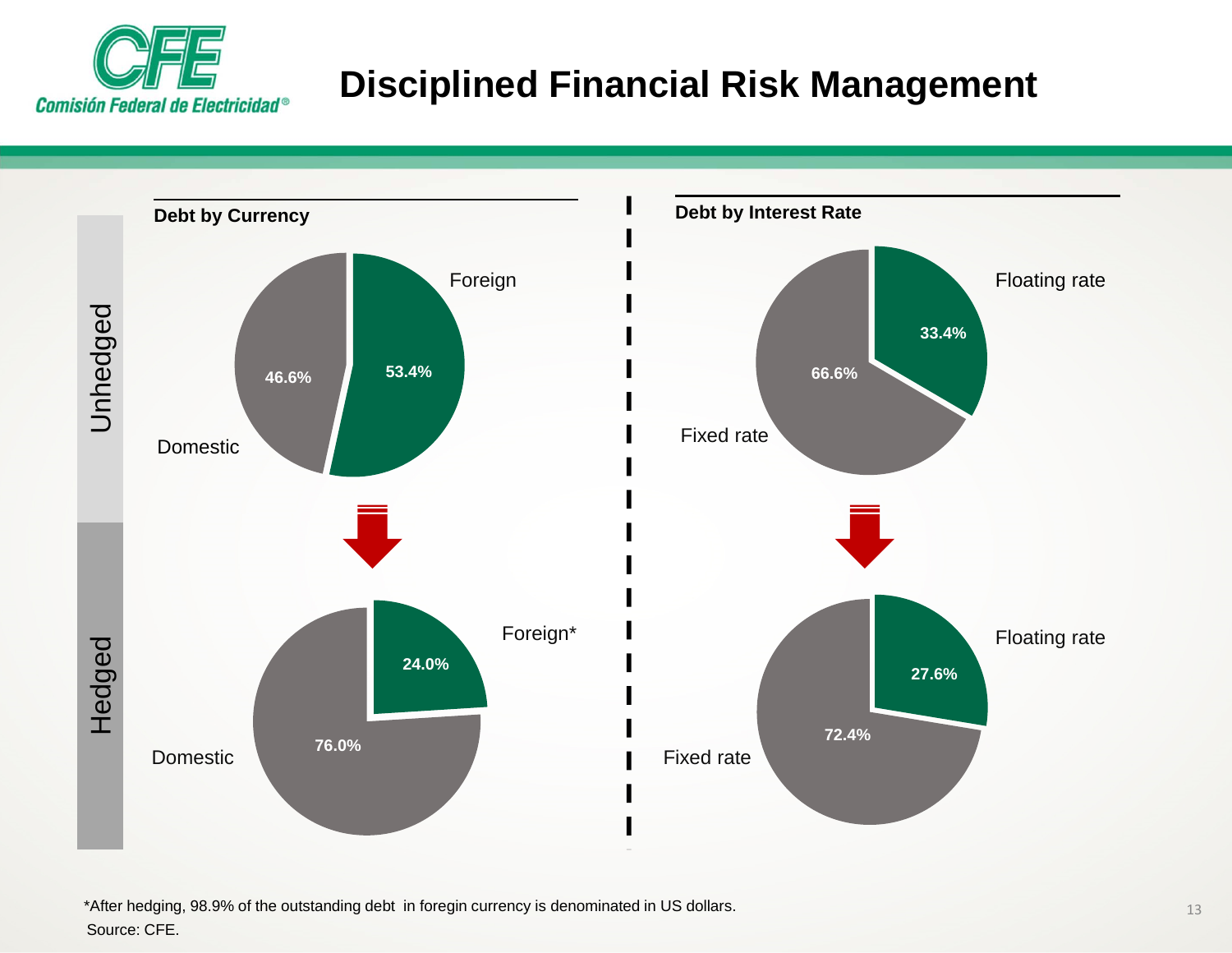



**2**

#### **ELECTRONIC INTERACTIVE AUCTIONS for short termREVOLVING CREDIT LINES denominated in Pesos.**

 $\Box$  On July 18, CFE implemented the first auction of this kind, in accordance with CFE's business plan and aligned with our endeavor to be efficient, and committed to the adoption on best practices.

 $\Box$  This new mechanism guarantees CFE the best pricing conditions.

- •● The bid-to-cover ratio was 15.7 x
- •Two bidders were assigned a total of 7 billion pesos
- •• The weighted average financial cost was TIIE + 27 basis points

*(Proceeds were used for working capital needs.)* 

*https://www.cfe.mx/inversionistas/Pages/subastas-interactivas-de-lineas-de-cr%C3%A9dito.aspx*

#### **Long Term Bilateral Financing Operations denominated in pesos.**

- □ During 3Q2018 CFE has finalized some bilateral amortizing loans with local Banks, amounting to near 650 million dollars, extending the term to maturity, of these loans to 15 years.
- •Average margin was TIIE+ 80 basis points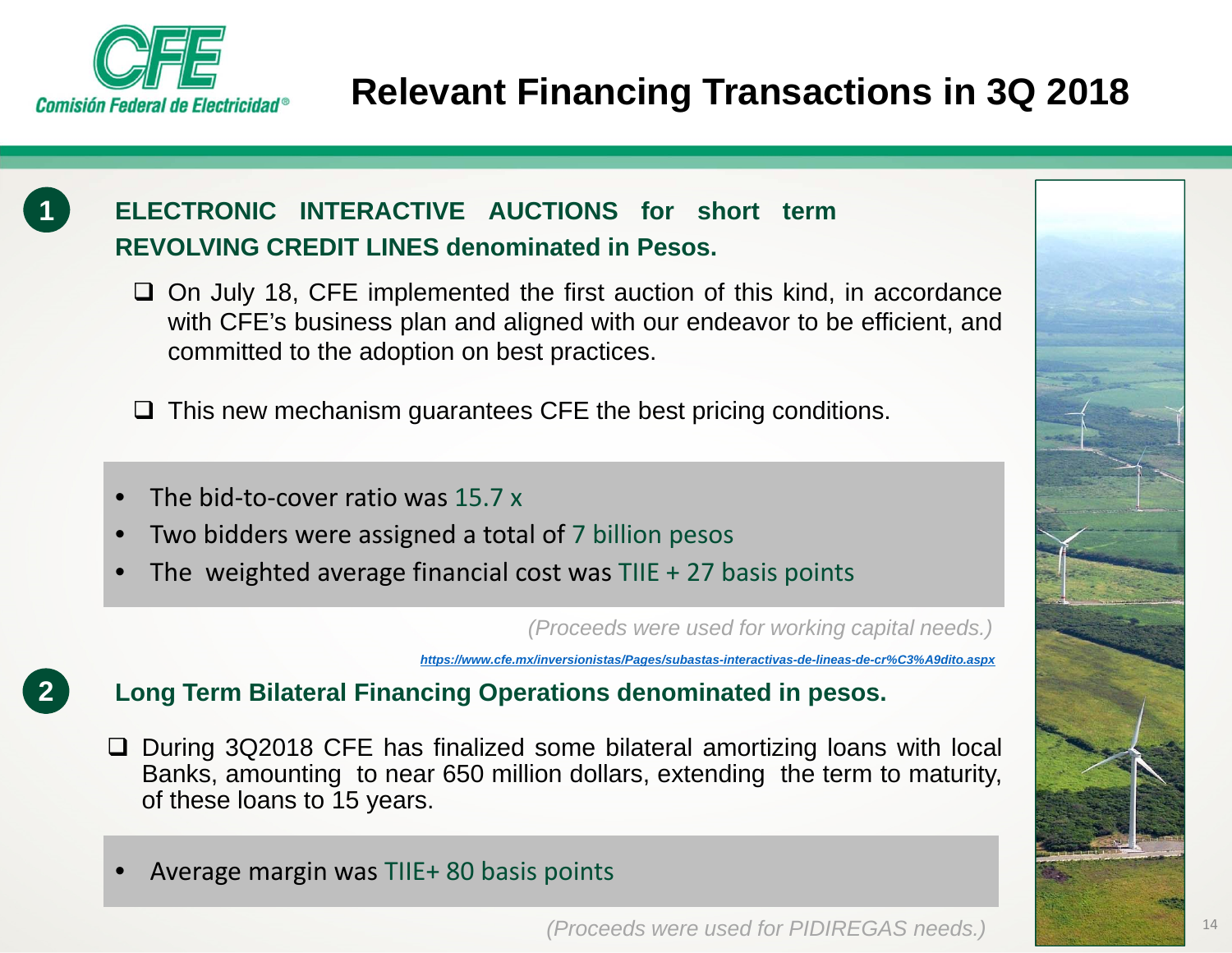





- • On September 28 CFECapital carried out the second quarterly distribution of FIBRA-E, which corresponds to the period between June and August (the highest electricity consumption period of the year). **1**
	- • The total amount distributed was 931.7 million pesos, exceeding the Minimum Quarterly Distribution (MQD= 0.575) for both Series "A" and "B".

| <b>Series</b> | Distribution to each CBFE |
|---------------|---------------------------|
|               | 0.77538                   |
|               | 0.95021                   |



- **2**The higher distribution was due in part to the efficiencies obtained in the area of budgeted costs to be reimbursed.
	- • For 2019, the budget for these costs will be determined by the Technical Committee before December 15th.
- • Operational functions and Corporate Governance activities, were efficiently carried out during 3Q18. **3**

CFECapital, which administers CFE's FIBRA-E, will delve on 3Q results during their 3Q conference call.

The next distribution will take place on December 31<sup>st</sup> of this year.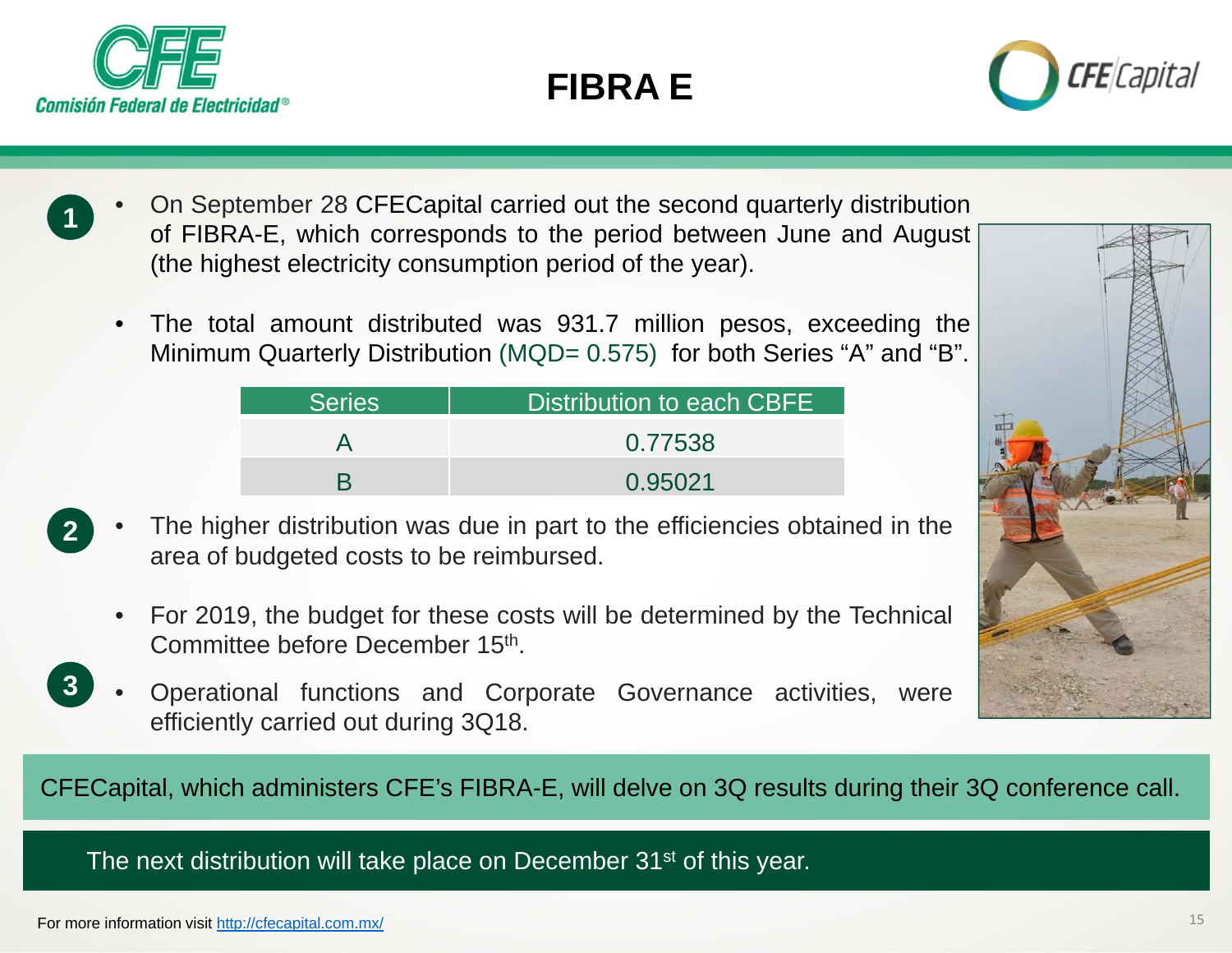

### **For 2018, CFE has finalized 100% of its financing program.**

**Certain Revolving Loans will be prepaid before year end.**

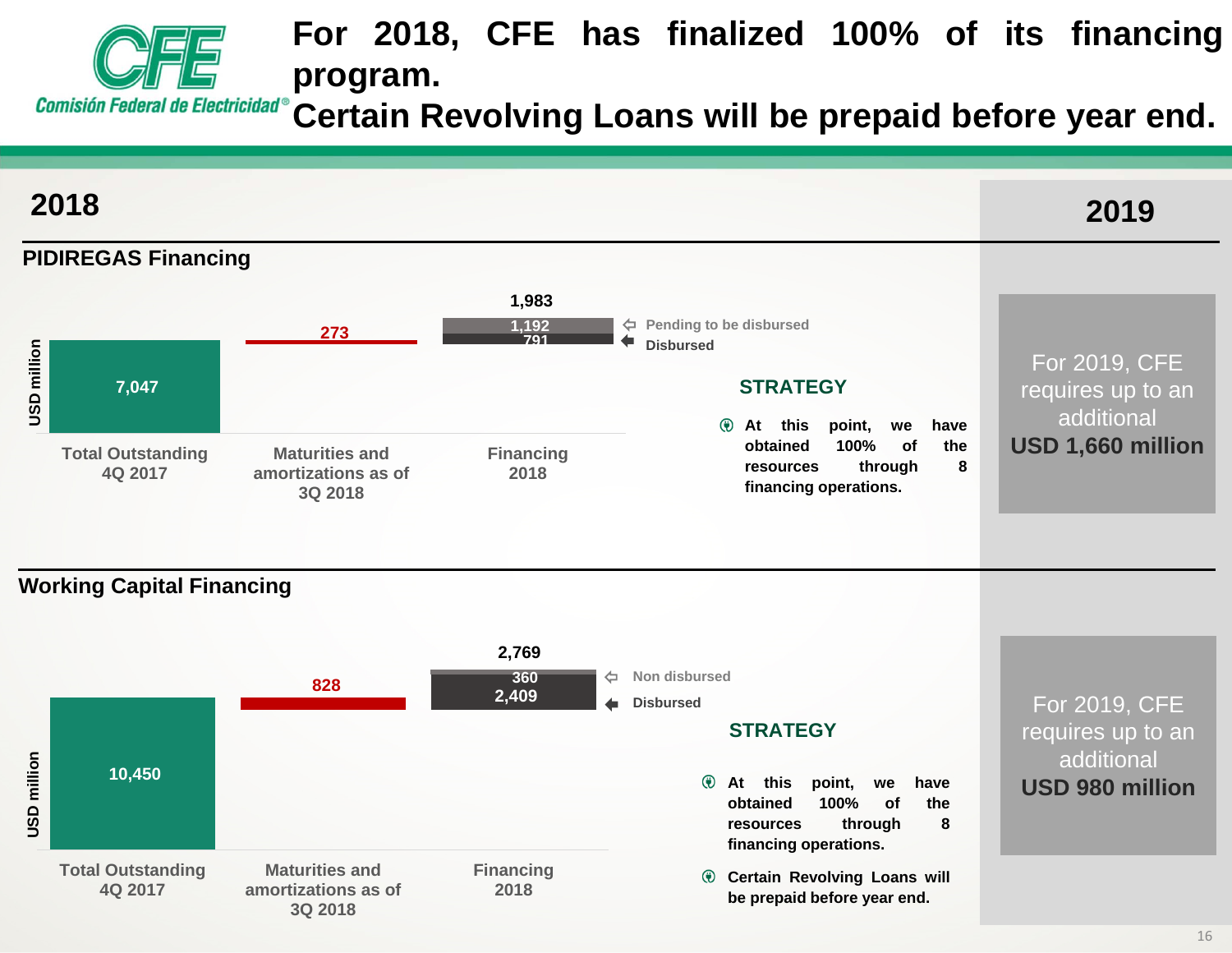

# **Key Financial Results 3Q 2018**

| <b>Total Revenue</b><br><b>MXN \$143.9 billion</b> | Total revenue was MXN \$143.9 billion in 3Q 2018, a 20% increase as compared to<br>3Q 2017.<br>• Electricity Sales were MXN \$ 108 billion, an increase of 10% from 3Q 2017,<br>attributable to tariffs which are established by CRE and which were adjusted in<br>July, compensating part of the first semester loss.<br>• Revenue from sale of fuels to third parties amounted to MXN \$19.4 billion, an<br>increase of 119% from 3Q 2017. |  |  |  |  |  |
|----------------------------------------------------|----------------------------------------------------------------------------------------------------------------------------------------------------------------------------------------------------------------------------------------------------------------------------------------------------------------------------------------------------------------------------------------------------------------------------------------------|--|--|--|--|--|
| <b>Total Costs</b><br>MXN \$141.8 billion          | • The cost of operation reached MXN \$129.1 billion, a 56% increase with respect to<br>3Q 2017, due mainly to higher cost of fuels.<br>• Fuel costs were MXN \$88.6 billion, an increase of nearly 62% from 3Q 2017 due to<br>higher prices.                                                                                                                                                                                                 |  |  |  |  |  |
| <b>Net Income</b><br><b>MXN \$2.1 billion</b>      | • Net income was MXN \$2.1 billion, due to higher electricity sales, which were<br>impacted by higher fuel costs.                                                                                                                                                                                                                                                                                                                            |  |  |  |  |  |
| <b>Total Assets</b>                                | <b>Total Liabilities</b><br><b>MXN \$957.5 billion</b>                                                                                                                                                                                                                                                                                                                                                                                       |  |  |  |  |  |
| <b>MXN \$1,537 billion</b>                         | <b>Equity</b><br><b>MXN \$580 billion</b>                                                                                                                                                                                                                                                                                                                                                                                                    |  |  |  |  |  |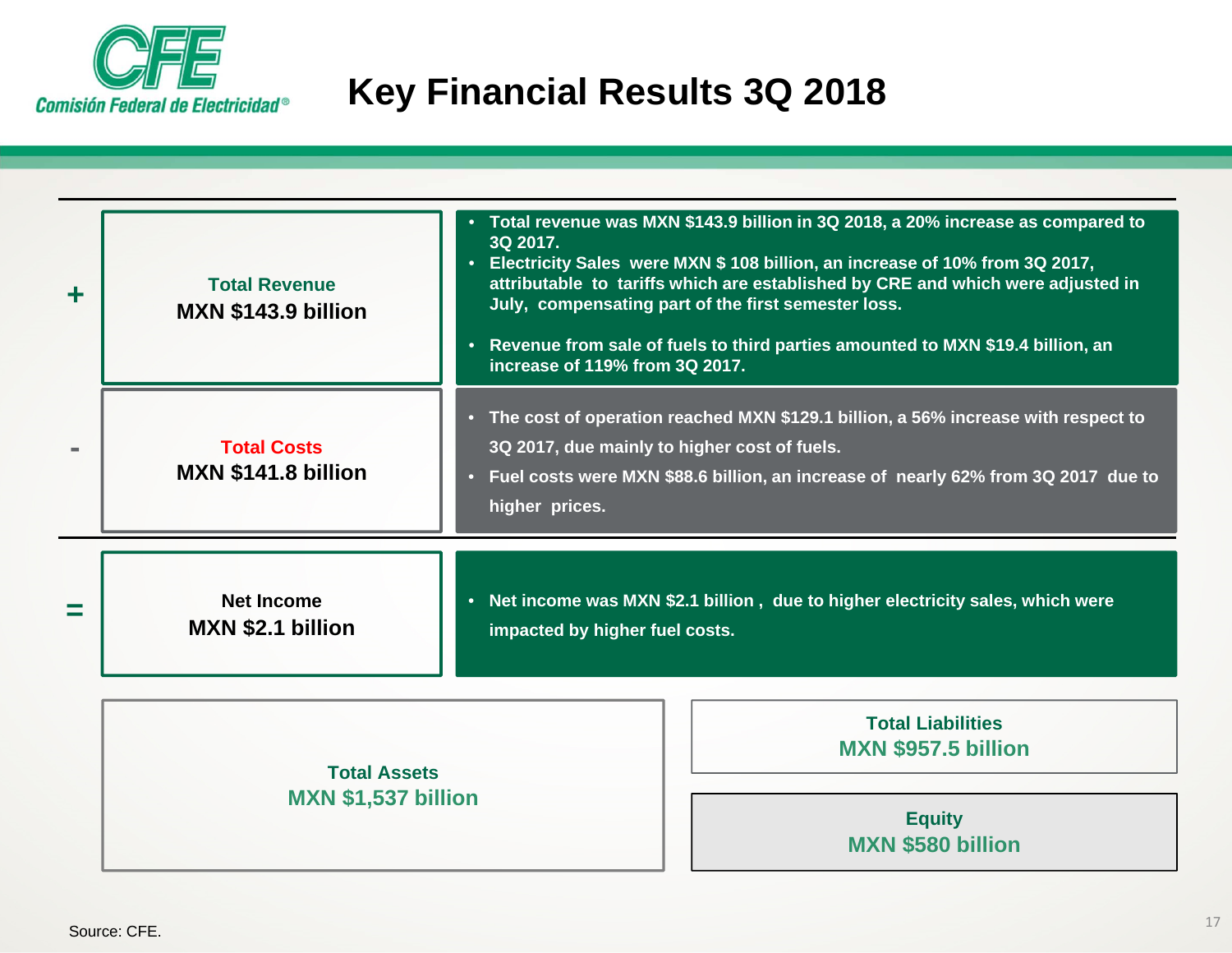

### **Total Revenues**



CFE has successfully diversified its revenue by venturing into new lines of business including third party fuel sales. The net margin for this new business line was MXN 6.2 billion during the first nine months of the year.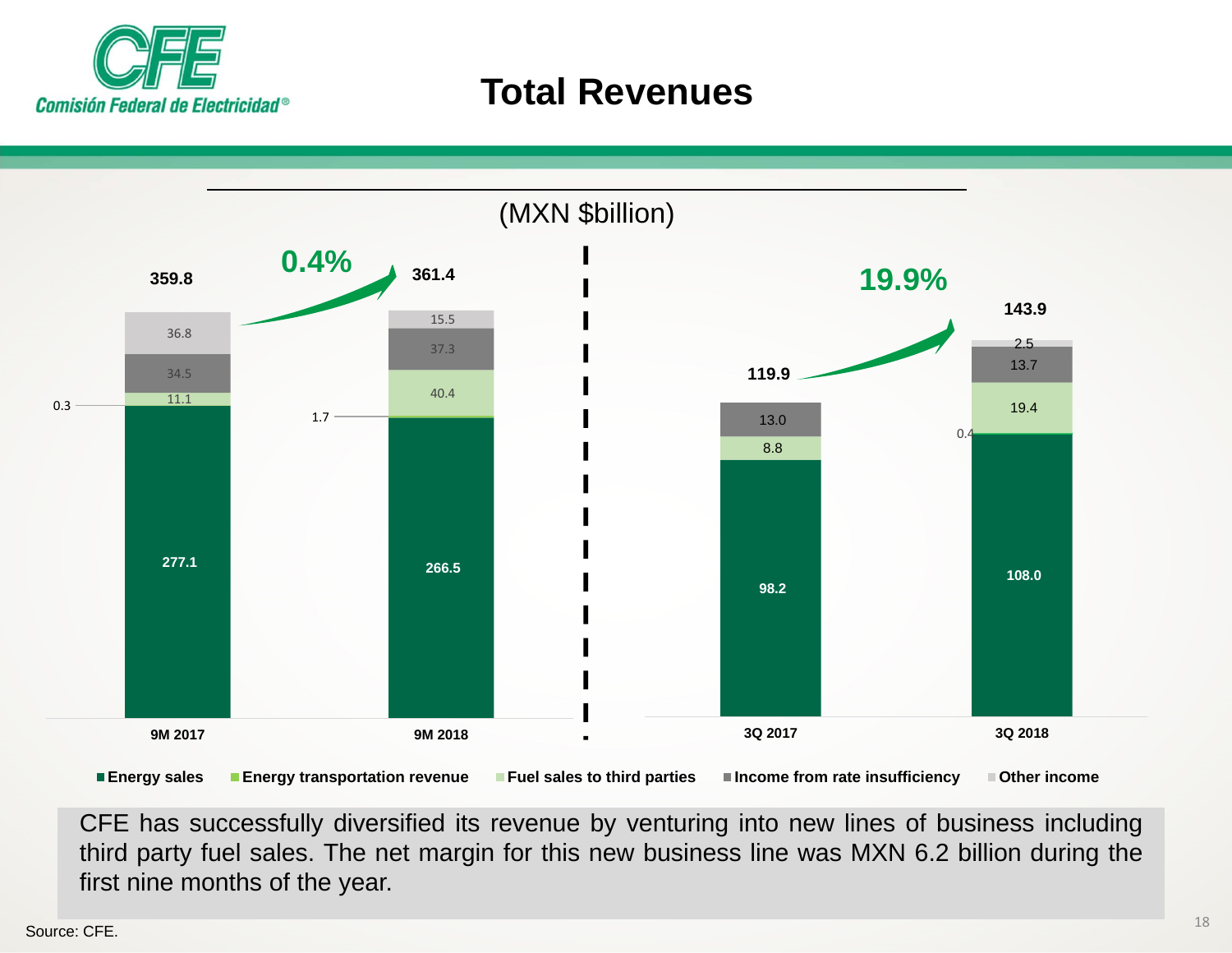



CFE has made continuous efforts to improve its energy matrix. However, since 2017 fuel costs have increased as <sup>a</sup> result of higher reference prices, less availability of local natural gas and <sup>a</sup> weakened peso.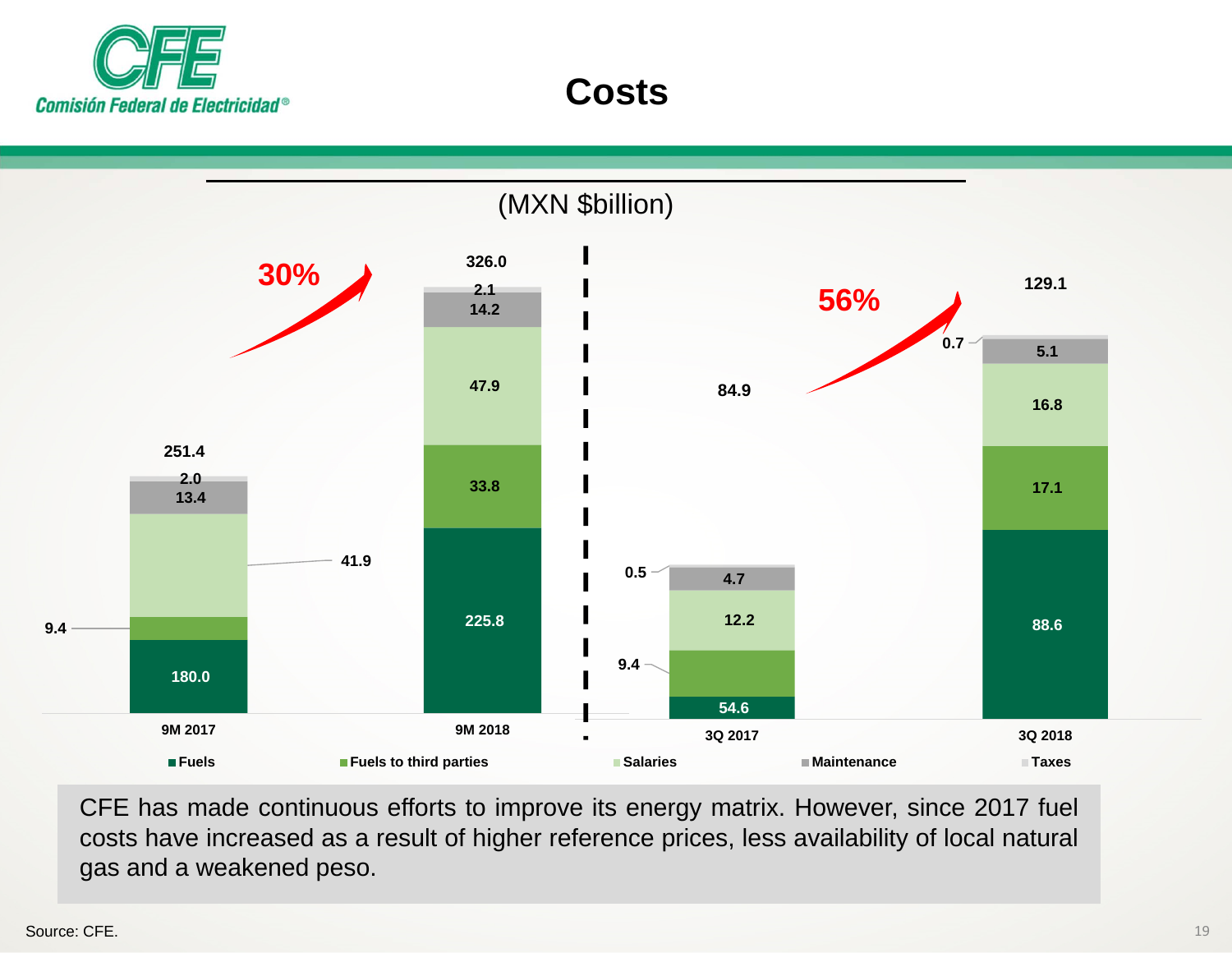

# **Net (Loss) Income Evolution**

(MXN million)

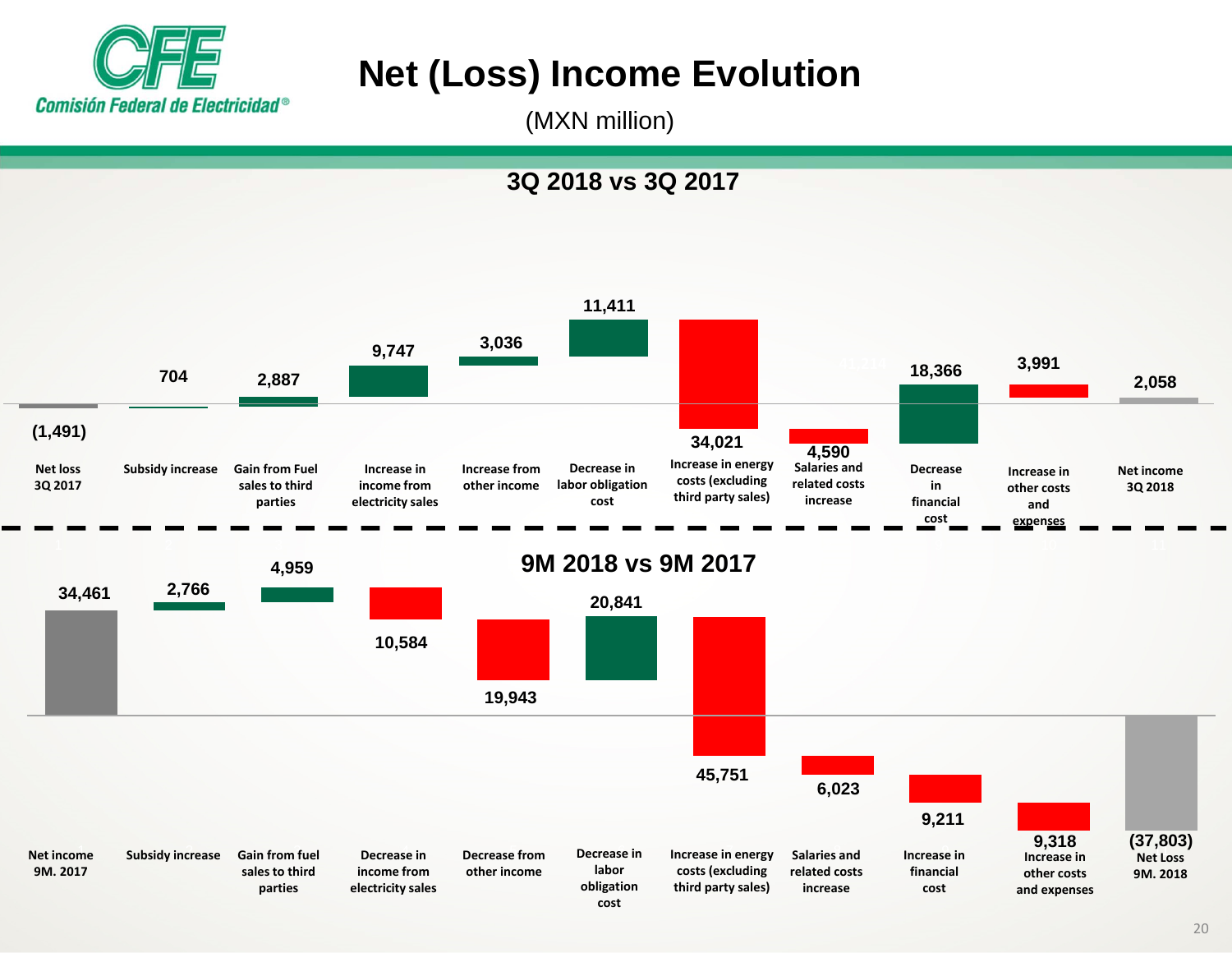

### **INCOME STATEMENT**

#### **COMISIÓN FEDERAL DE ELECTRICIDAD UNAUDITED CONDENSED CONSOLIDATED STATEMENTS OF COMPREHENSIVE (LOSS) INCOME**

**(Millions of Mexican pesos)**

|            |        | <b>3rd Quarter</b> |        |                        |                                                              |            |        | <b>Accumulated</b> |        |              |
|------------|--------|--------------------|--------|------------------------|--------------------------------------------------------------|------------|--------|--------------------|--------|--------------|
| 2018       | $\%$   | 2017               | $\%$   | <b>2018 VS</b><br>2017 |                                                              | sep-18     | $\%$   | Sep-17             | $\%$   | 2018 vs 2017 |
| \$143,943  | 100%   | \$119,926          | 100%   |                        | 20% Revenues                                                 | \$361,392  | 100%   | \$359,822          | 100%   | 0%           |
| \$107,980  | 75%    | \$98,233           | 82%    |                        | 10% Electricity supply service revenue                       | \$266,479  | 74%    | \$277,063          | 77%    | $-4%$        |
| \$415      | 0%     | ( \$11)            | $0% -$ |                        | 3990% Energy transportation revenue                          | \$1,737    | 0%     | \$331              | 0%     | 425%         |
| \$19,371   | 13%    | \$8,841            | 7%     |                        | 119% Fuel sale revenue                                       | \$40,439   | 11%    | \$11,108           | 3%     | 264%         |
| \$13,685   | 10%    | \$12,981           | 11%    |                        | 5% Subsidy revenue                                           | \$37,257   | 10%    | \$34,491           | 10%    | 8%           |
| \$2,492    | 2%     | (\$119)            | 0%     |                        | -2194% Other income, net                                     | \$15,481   | 4%     | \$36,829           | 10%    | $-58%$       |
| \$129,136  | 90%    | \$82,869           | 69%    |                        | 56% Costs                                                    | \$325,959  | 90%    | \$251,408          | 70%    | 30%          |
| \$88,635   | 62%    | \$54,614           | 46%    |                        | 62% Energy and fuel supplies                                 | \$225,773  | 62%    | \$180,022          | 50%    | 25%          |
| \$17,085   | 12%    | \$9,442            | 8%     |                        | 81% Third party energy and fuel supplies                     | \$33,814   | 9%     | \$9,442            | $3%$   | 258%         |
| \$16,804   | 12%    | \$12,214           | 10%    |                        | 38% Salaries and related costs                               | \$47,930   | 13%    | \$41,907           | 12%    | 14%          |
| \$8,063    | 4%     | \$4,744            | 4%     |                        | 7% Maintenance, materials and general services               | \$14,195   | 4%     | \$13,376           | 4%     | 6%           |
| \$736      | 1%     | \$499              | 0%     |                        | 47% Tax and duties                                           | \$2.148    | 1%     | \$2.027            | 1%     | 6%           |
| \$812      | 1%     | \$1,356            | 1%     |                        | -40% Wholesale Electrical Market costs (MEM)                 | \$2,099    | 1%     | \$4,634            | 1%     | $-55%$       |
| \$14,807   | 10%    | \$37,057           | 31%    | $-60%$                 | <b>INCOME BEFORE OTHER OPERATING COSTS</b><br>(GROSS MARGIN) | \$35,433   | 10%    | \$108,414          | 30%    | $-67%$       |
| \$13,682   | 10%    | \$21,896           | 18%    |                        | -38% Other Operating Costs                                   | \$65,074   | 18%    | \$73,606           | 20%    | $-12%$       |
| \$(2,646)  | $-2%$  | \$8,765            | 7%     |                        | -130% Labor obligation cost                                  | \$11,826   | 3%     | \$32,667           | $9\%$  | $-64%$       |
| \$15,045   | 10%    | \$14,050           | 12%    |                        | 7% Depreciation                                              | \$44,264   | 12%    | \$40,138           | 11%    | 10%          |
| \$1,283    | 1%     | (\$918)            | $-1%$  |                        | -240% Other expenses                                         | \$8,894    | 2%     | \$802              | 0%     | 1021%        |
| \$1,125    | 5%     | \$15,161           | 13%    | $-93%$                 | <b>OPERATING RESULTS</b>                                     | (\$29,641) | $-8%$  | \$34,808           | 10%    | $-185%$      |
| (\$2,566)  | $-2%$  | \$15,800           | 13%    |                        | -116% Financing Costs                                        | \$8,421    | 2%     | (\$790)            | 0%     | $-1166%$     |
| \$12,158   | 8%     | \$12,434           | 10%    |                        | -2% Net financial (income) / cost                            | \$18,699   | 5%     | \$35,280           | 10%    | $-47%$       |
| (\$14,724) | $-10%$ | \$3,367            | 3%     |                        | -537% Exchange rate (gain) loss                              | (\$10,278) | $-3%$  | (\$36,070)         | $-10%$ | $-72%$       |
| \$3,691    | 3%     | $($ \$640)         | $-1%$  | $-677%$                | (LOSS) INCOME BEOFRE INCOME TAXES                            | (\$38,061) | $-11%$ | \$35,597           | 10%    | $-207%$      |
| \$1,633    | 1%     | \$851              | 1%     |                        | 92% Taxes                                                    | (259)      | 0%     | \$1,137            | 0%     | $-123%$      |
| \$2,058    | 1%     | \$(1,491)          | $-11%$ | $-238%$                | <b>NET RESULTS</b>                                           | (\$37,803) | $-10%$ | \$34,461           | 10%    | $-210%$      |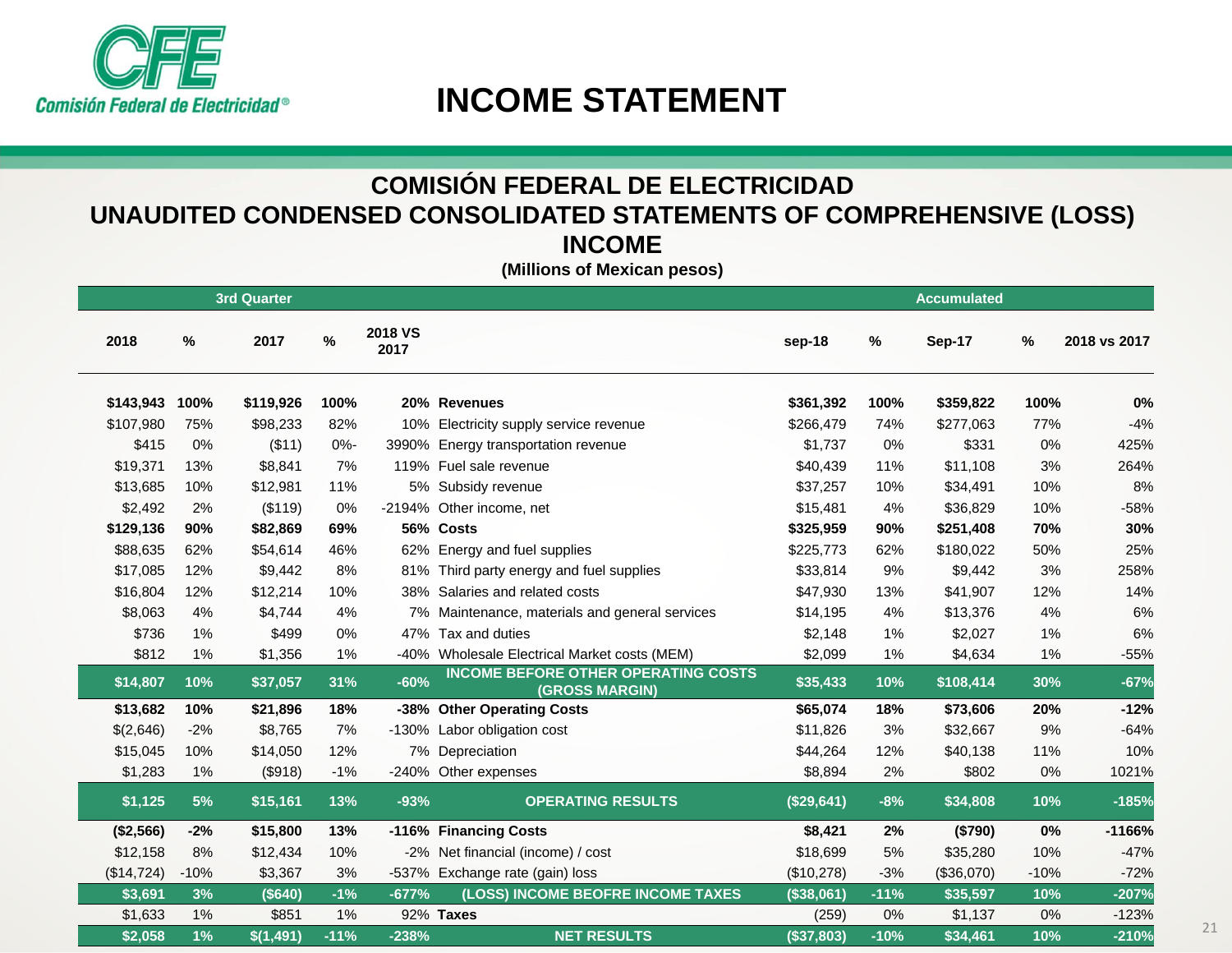

#### **COMISIÓN FEDERAL DE ELECTRICIDADUNAUDITED CONDENSED CONSOLIDATED STATEMENT OF FINANCIAL POSITION**

**(Millions of Mexican pesos)**

|                                                        | September 2018 | $\frac{9}{6}$ | December 2017 | $\%$ | 2018 vs 2017 |
|--------------------------------------------------------|----------------|---------------|---------------|------|--------------|
| <b>ASSETS</b>                                          |                |               |               |      |              |
| <b>Current assets</b>                                  | \$157,260      | 10%           | \$177,655     | 11%  | $-11%$       |
| Cash and cash equivalents                              | \$40,316       | 3%            | \$67,238      | 4%   | $-40%$       |
| Accounts receivable                                    | \$87,054       | 6%            | \$93,303      | 6%   | $-7%$        |
| Taxes receivable                                       | \$14,938       | 1%            | \$2,471       | 0%   | 504%         |
| Inventory of materials for operation                   | \$14,953       | 1%            | \$14,643      | 1%   | 2%           |
| Loans to employees                                     | \$12,043       | 1%            | \$12,339      | 1%   | $-2%$        |
| Plants, facilities and equipment                       | \$1,237,627    | 81%           | \$1,252,938   | 80%  | $-1%$        |
| <b>Derivative financial instruments</b>                | \$9,835        | 1%            | \$16,085      | 1%   | $-39%$       |
| Intangible assets                                      | \$33,689       | 2%            | \$32,837      | 2%   | 3%           |
| <b>Deferred taxes</b>                                  | \$86,602       | 6%            | \$76,868      | 5%   | 13%          |
| <b>TOTAL ASSETS</b>                                    | \$1,537,056    | 100%          | \$1,568,722   | 100% | $-2%$        |
| <b>LIABILITIES</b>                                     |                |               |               |      |              |
| <b>Current liabilities</b>                             | \$153,080      | 16%           | \$169,723     | 11%  | $-10%$       |
| Current accounts payable                               |                |               |               |      |              |
| Current installments of long-term debt and obligations | \$45,965       | 5%            | \$56,620      | 4%   | $-19%$       |
| Other payable and accrued liabilities                  | \$92,866       | 10%           | \$107,798     | 7%   | $-14%$       |
| Taxes and duties payable                               | \$14,249       | 1%            | \$5,305       | 0%   | 169%         |
| <b>Non-current liabilities</b>                         | \$804,371      | 84%           | \$786,362     | 50%  | 2%           |
| Long-term debt                                         | \$426,588      | 45%           | \$401,157     | 26%  | 6%           |
| Long-term employee benefits                            | \$358,654      | 37%           | \$361,780     | 23%  | $-1%$        |
| Other long-term liabilities                            | \$19,129       | 2%            | \$23,425      | 1%   | $-18%$       |
| <b>TOTAL LIABILITIES</b>                               | \$966,766      | 62%           | \$956,085     | 61%  | 0%           |
| <b>EQUITY</b>                                          | \$579,604      | 38%           | \$612,637     | 39%  | $-5%$        |
| Contributions received from the Federal Government     | \$5            | 0%            | \$5           | 0%   | 0%           |
| Contributions in kind from the Federal Government      | \$95,004       | 6%            | \$95,004      | 6%   | 0%           |
| <b>Accumulated results</b>                             | \$63,041       | 4%            | \$100,847     | 6%   | $-36%$       |
| Other comprehensive income                             | \$406,799      | 26%           | \$416,780     | 27%  | $-2%$        |
| <b>LIABILITIES + EQUITY</b>                            | \$1,537,056    | 100%          | \$1,568,722   | 100% | $-2%$        |